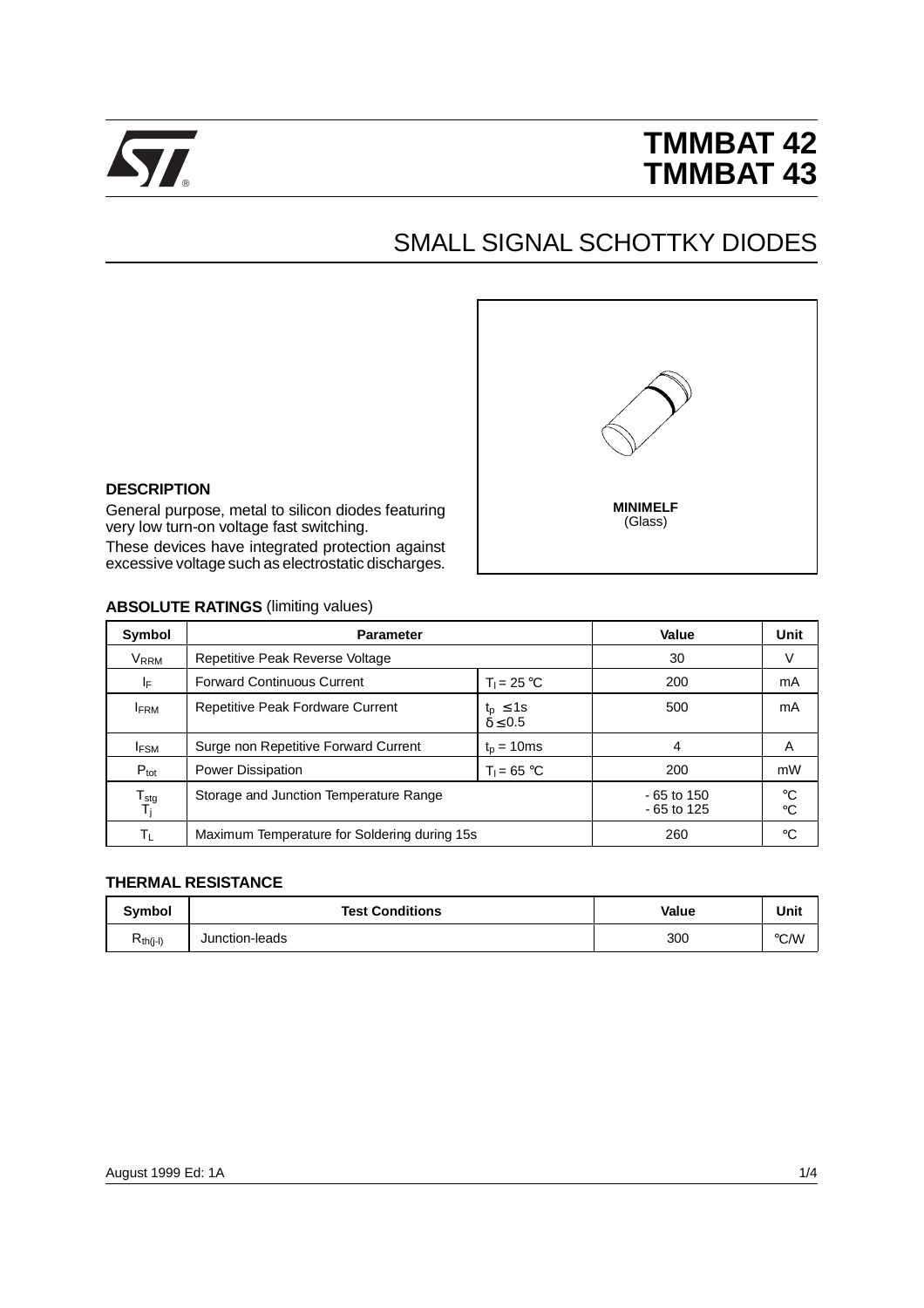# **ELECTRICAL CHARACTERISTICS**

# STATIC CHARACTERISTICS

| Symbol   | <b>Test Conditions</b> |                       |               | Min. | Typ. | Max. | Unit   |
|----------|------------------------|-----------------------|---------------|------|------|------|--------|
| $V_{BR}$ | $T_i = 25^{\circ}C$    | $I_R = 100 \mu A$     |               | 30   |      |      | $\vee$ |
| $V_F^*$  | $T_i = 25^{\circ}C$    | $I_F = 200 \text{mA}$ | All Types     |      |      | 1    | V      |
|          | $T_i = 25^{\circ}C$    | $I_F = 10mA$          | <b>BAT 42</b> |      |      | 0.4  |        |
|          | $T_i = 25^{\circ}C$    | $I_F = 50mA$          |               |      |      | 0.65 |        |
|          | $T_i = 25^{\circ}C$    | $I_F = 2mA$           | <b>BAT 43</b> | 0.26 |      | 0.33 |        |
|          | $T_i = 25^{\circ}C$    | $I_F = 15mA$          |               |      |      | 0.45 |        |
| $I_R^*$  | $T_i = 25^{\circ}C$    |                       | $V_R = 25V$   |      |      | 0.5  | μA     |
|          | $T_i = 100^{\circ}C$   |                       |               |      |      | 100  |        |

### DYNAMIC CHARACTERISTICS

| Symbol | <b>Test Conditions</b>                                                                                 | Min. | Typ. | Max. | Unit |
|--------|--------------------------------------------------------------------------------------------------------|------|------|------|------|
| C      | $T_i = 25^{\circ}C$ $V_R = 1V$ f = 1MHz                                                                |      |      |      | рF   |
| trr    | Ti = 25°C $I_F$ = 10mA $I_R$ = 10mA $I_{rr}$ = 1mA $R_1$ = 100 $\Omega$                                |      |      |      | ns   |
|        | $T_i = 25^{\circ}C$ R <sub>1</sub> = 15K $\Omega$ C <sub>1</sub> = 300pF f = 45MHz V <sub>i</sub> = 2V | 80   |      |      | %    |

\* Pulse test:  $t_p \le 300 \mu s$   $\delta < 2\%$ .

#### **Figure 1. Forward current versus forward voltage at different temperatures (typical values).**



#### **Figure 2. Forward current versus forward voltage (typical values).**



*STI* 

2/4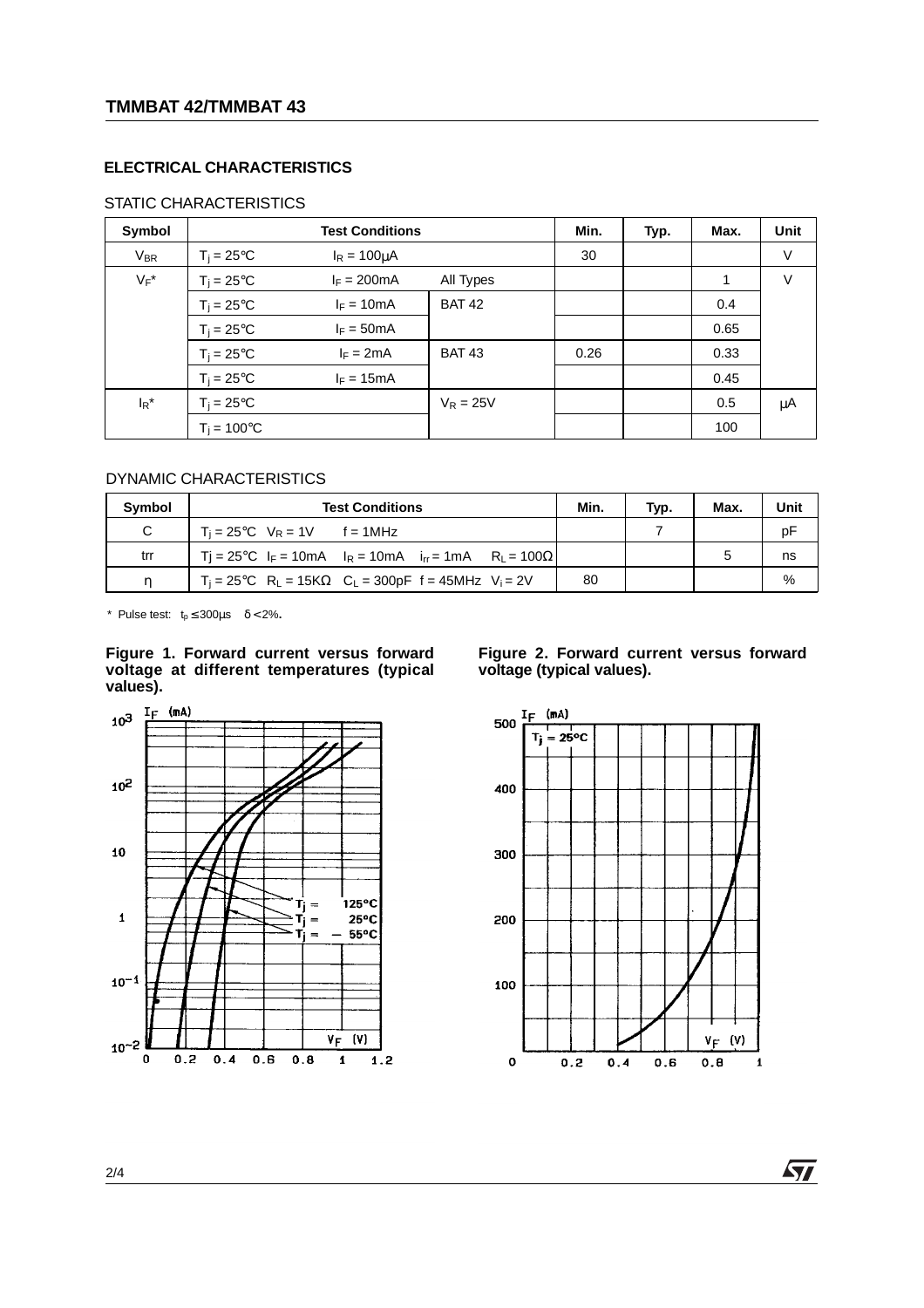

**Figure 3. Reverse current versus junction temperature.**

 $\ddot{\phantom{a}}$ 

**Figure 4. Reverse current versus continuous reverse voltage (typical values).** 

**Figure 5. Forward current versus forward voltage (typical values).**



 $\sqrt{27}$